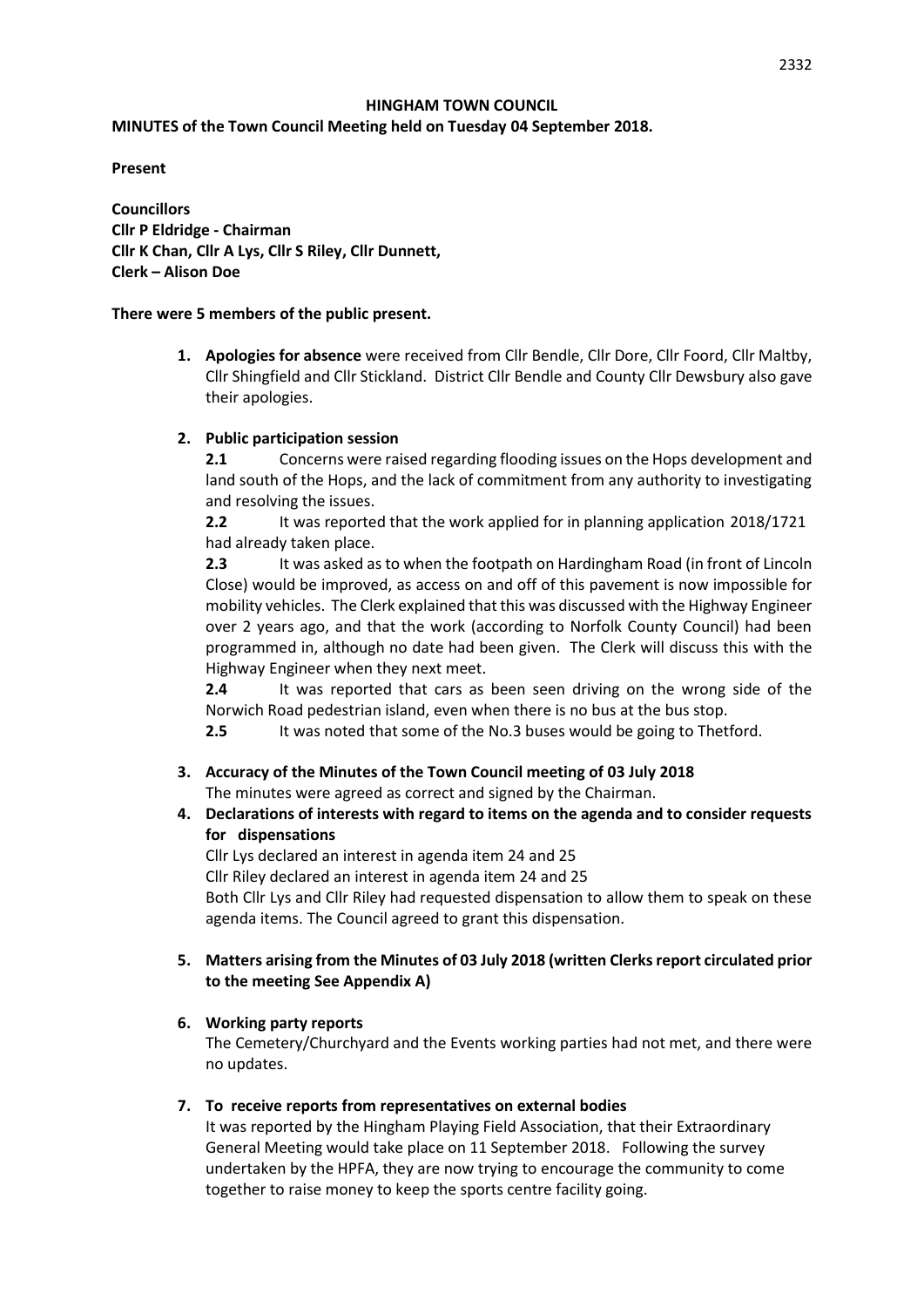- **8.1 General Correspondence (information/circulars etc)**
	- **8.1.1 South Norfolk Council - Residents Parking Issues**
	- **8.1.2 South Norfolk Council - Early Help Bulletin 17/08/2018**
	- **8.1.3 Rod King MBE press release - Local Authorities/enforcement of 20mph limits**
	- **8.1.4 The Post Office – Relocation of Hingham Post Office Counter**
	- **8.1.5 Norfolk ALC Newsletter**
	- **8.1.6 PCC – Fire Service Consultation**
- **8.2 – Correspondence (not for public inspection) as addressed directly to Hingham Town Council**
	- **8.2.1 B1108 Norwich Road - flooding at The Hops**
	- **8.2.2 Proposed Cuts to Norfolk Fire & Rescue Service**
- **8.3 – To discuss any required responses/actions in relation to any item(s) of correspondence** 
	- 8.3.1 **In response to 8.1.6 PCC – Fire Service Consultation –** The Council agreed to respond to the survey to object to the proposals and to the proposed changes to Hingham Fire Station (replacing the full size appliance with a smaller vehicle with less capabilities).
	- 8.3.2 **In response to 8.2.1 B1108 Norwich Road** flooding at The Hops. It was discussed that that NCC and Abel Homes did not seem to agree as to the cause of the flooding. It remains to be seen as to whether the grips NCC would be installing would help to alleviate the problem. It was noted that the removal of the hedge on Norwich Road had probably contributed to the surface water now flowing into The Hops during heavy rainfall. The Clerk will discuss the issues with the Highways engineer when they meet.

### **9. District Councillor's report**

District Cllr Bendle was not present at the meeting. The Council asked for their best wishes to be passed on the Town Cllr Bendle, who has been unwell.

### **10. County Councillor's report**

County Cllr Dewsbury was not present at the meeting.

### **11. Planning Decisions**

- 11.1 2018/1768 Under an exception of the TPO Fell Copper Beech. 14 Chapel Street Hingham Norfolk NR9 4JH - Exempt Tree Works
- 11.2 2018/1628 Single storey side extension 5 The Fields Hingham Norfolk NR9 4JG - Approval with Conditions
- 11.3 2018/1612 Fell 1x Silver Birch, 3 x Silver Birch trees to be reduced in height from 14 metres to approx 11 metres, 1x Sycamore and 1x Chestnut to be crown lifted to approx 6 metres. Mill Corner House 1 Hall Moor Road Hingham Norfolk NR9 4LB – No Objections
- 11.4 2018/1477 Replacement windows Hingham Rectory Bowls Club The Fairland Hingham NR9 4HN - Approval with Conditions
- 11.5 2018/1253 Removal and replacement of front church door and front kitchen door Methodist Church Bond Street Hingham Norfolk NR9 4HA - Approval with Conditions
- 11.6 2018/1362 T1-Oak- Crown lift to aproximately 6m over highway and removal of epicormic growth from stem Oakley House Hardingham Road Hingham Norfolk NR9 4LX - Approval with Conditions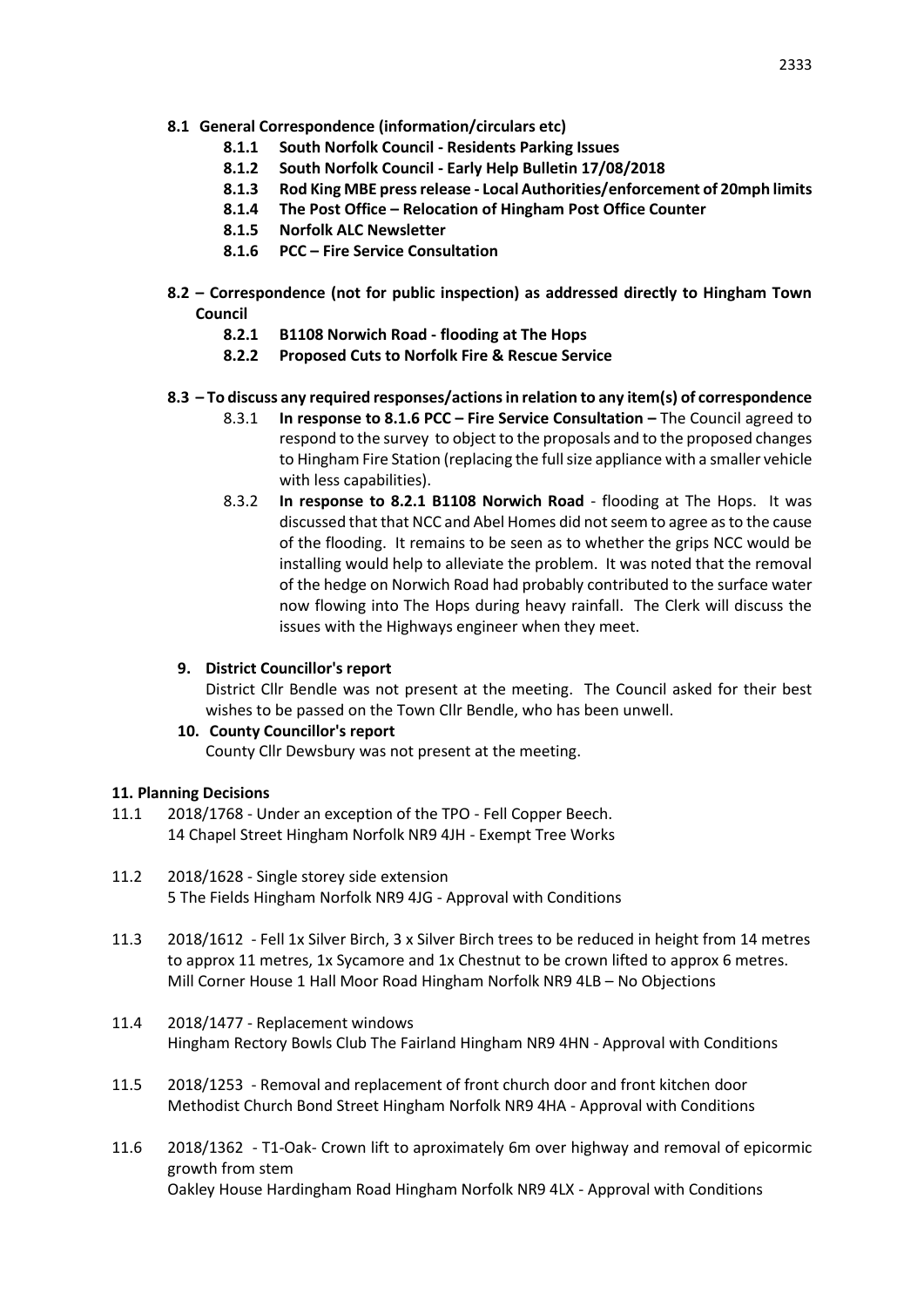- 11.7 2018/1299 Sub-division of 7 Hall Lane, Hingham into two dwellings 7 Hall Lane Hingham NR9 4JX - Approval with Conditions
- 11.8 2018/1240 Discharge of condition 8 following 2016/0474 contamination 27 Norwich Street Hingham NR9 4LJ - Approved
- 11.9 2018/1132 Alterations and extension to existing dwelling including annexe Cedar Cottage Watton Road Hingham NR9 4NN - Approval with Conditions
	- **12. Planning Applications (as notified by SNC for consultation)**
	- **12.1 2018/1721 - Location: Rosebank Bears Lane Hingham NR9 4LL Proposal: Variation of condition 2 of 2017/0824 - Increased flat roof height, reduction in rear extension to omit store, revised size and location of "Home Dojo", confirmed positioning of boundary wall and addition of glazed canopy to rear of Dining Room and fenestration changes –** The Council did not wish to raise any comments regarding this application
	- **12.2 2018/1940 Location: 2 Wellingtonia Terrace Hingham Norfolk NR9 4HX Proposal: Single storey rear extension –** The Council agreed to recommend approval.
		- *13. (other planning applications where the Town Council is not a consultee – for information only) None*
		- **14. To receive an update following the meeting with Nick Tupper, Norfolk County Council Highways (ref: Fairland Crossroads and Norwich Road pedestrian island)**

Nick Tupper had advised that Norfolk Constabulary had also raised concerns regarding the bus stop/pedestrian island (being that cars are using the wrong side of the road to pass). NCC were therefore looking at the feasibility of moving the bus stop, or the potential of removing it altogether, and asked for the Councils viewpoint. The Council agreed to recommend that the bus stop should be retained if at all possible and repositioned as close to the bottom of Ringers Lane as possible, to be consistent with safety.

With regard to the Fairland Crossroads, Mr Tupper had made several suggestions as to how safety improvements could be made to the junction, including closing the central arm of the junction (which he advised would NOT be recommended as it would divert traffic past the residential properties). He advised that there was potential scope for a painted mini roundabout and re aligning the junction which would involve some transfer of land between NCC and the Town Council. The Council agreed to ask Mr Tupper what would be the next step in exploring this option and could the cost of investigation/drawings be considered under the Parish Partnership Scheme.

- **15. To receive the results of the speed data surveys as undertaken by Norfolk Constabulary** The speed data surveys carried out by Norfolk Constabulary showed that there was not a significant speeding problem on Hall Moor Road. The survey for Norwich Road showed that compliance with the 30MPH speed limit was between 71 and 76% (depending on direction of traffic).
- **16. To receive and discuss any ideas for an application for Parish Partnership (small highway projects) funding from Norfolk County Council** The following ideas were discussed: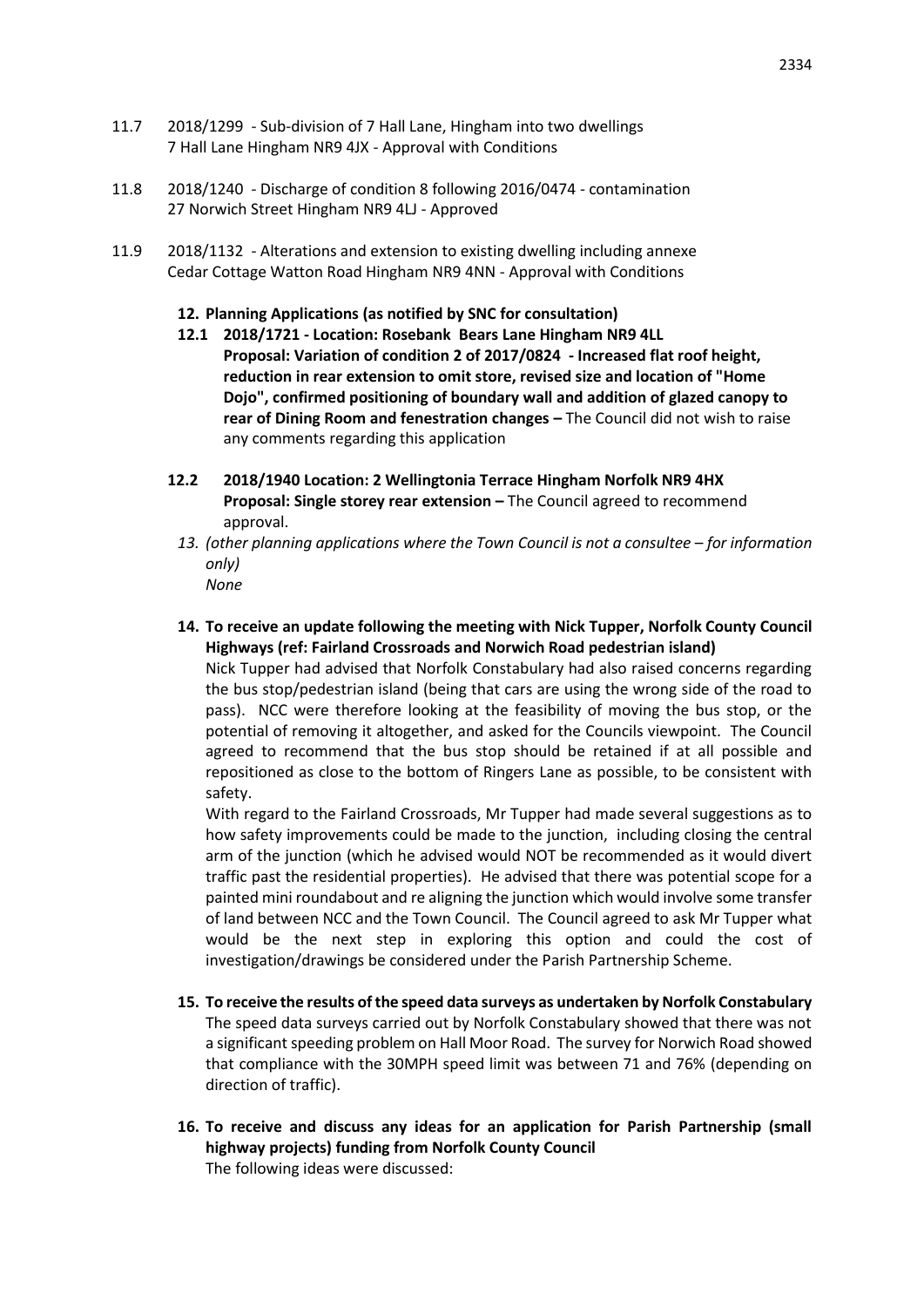White gateways at either end of the 20 or 30 MPH speed limit, there was some discussion as to the effectiveness of these and to whether there is enough space to accommodate them where they would need to be positioned.

Additional warning signs and pained signs on the road (Market Place and The Fairland).

The formalisation of the pavement to pavement crossing point in the Market Place, (NCC have already advised that pedestrian crossings are not considered under the scheme as they are too costly).

Enquire as to whether Parish Partnership funding could be applied for to "draw up" a scheme/ investigate the feasibility of the installation of a mini roundabout at the Fairland Crossroads.

The Clerk will discuss these ideas with the Highway Engineer and bring back advice to Council at a later date (November).

Other ideas discussed at the meeting, but the Council agreed not to take forward at this time were, a bus shelter outside the fire station for the school children, it was noted that children tend not to stand within the existing bus shelters (but prefer to stand outside) often holding coats instead of wearing them during inclement weather.

An additional SAM sign, not to be taken forward at this time in preference of other ideas.

#### **17. To receive an update on/discuss the transfer of the public toilets**

A copy of the solicitor's assessment of the transfer terms was forwarded to Councillors prior to the meeting. It was agreed that the solicitor should ask for the overage period to be reduced as suggested.

### **18. Reminder of the date of the Open Evening, Tuesday 16 October 2018 and confirm Councillor attendance** – Noted

#### **19. To receive and discuss the Tree survey**

The Clerk advised that the tree survey had identified some issues which should have already been dealt with by the last round of tree works. The Clerk will contact the contractor who undertook the work.

It was agreed to seek permission from South Norfolk Council to reduce the lime tree in the Churchyard to the fullest extent as recommended by the tree survey, the Clerk advised that it would be likely that SNC insist upon a picus test being carried out before they would grant permission. (Archdeacon permission or a faculty will also be required). When permission is obtained, tenders will be sought for the work and any other outstanding work identified within the tree survey.

#### **20. To consider the purchase of a Christmas tree**

It was agreed to see if a Christmas tree could be sourced from Great Hockham Trees again this year.

- **21. Proposal to purchase a wreath from the Royal British Legion (under S137 LGA 1972)** Agreed.
- **22. To consider the request from the Education Trust for the Council to nominate a new Trustee**

Cllr Dunnett volunteered to be the new trustee, the Council was in agreement.

#### **23. To receive a Data Protection update**

A document detailing the results of the data audit was forwarded to all Councillors prior to the meeting. It outlined actions that now need to be undertaken, including the writing of a Privacy Statement and new Data Protection Policy.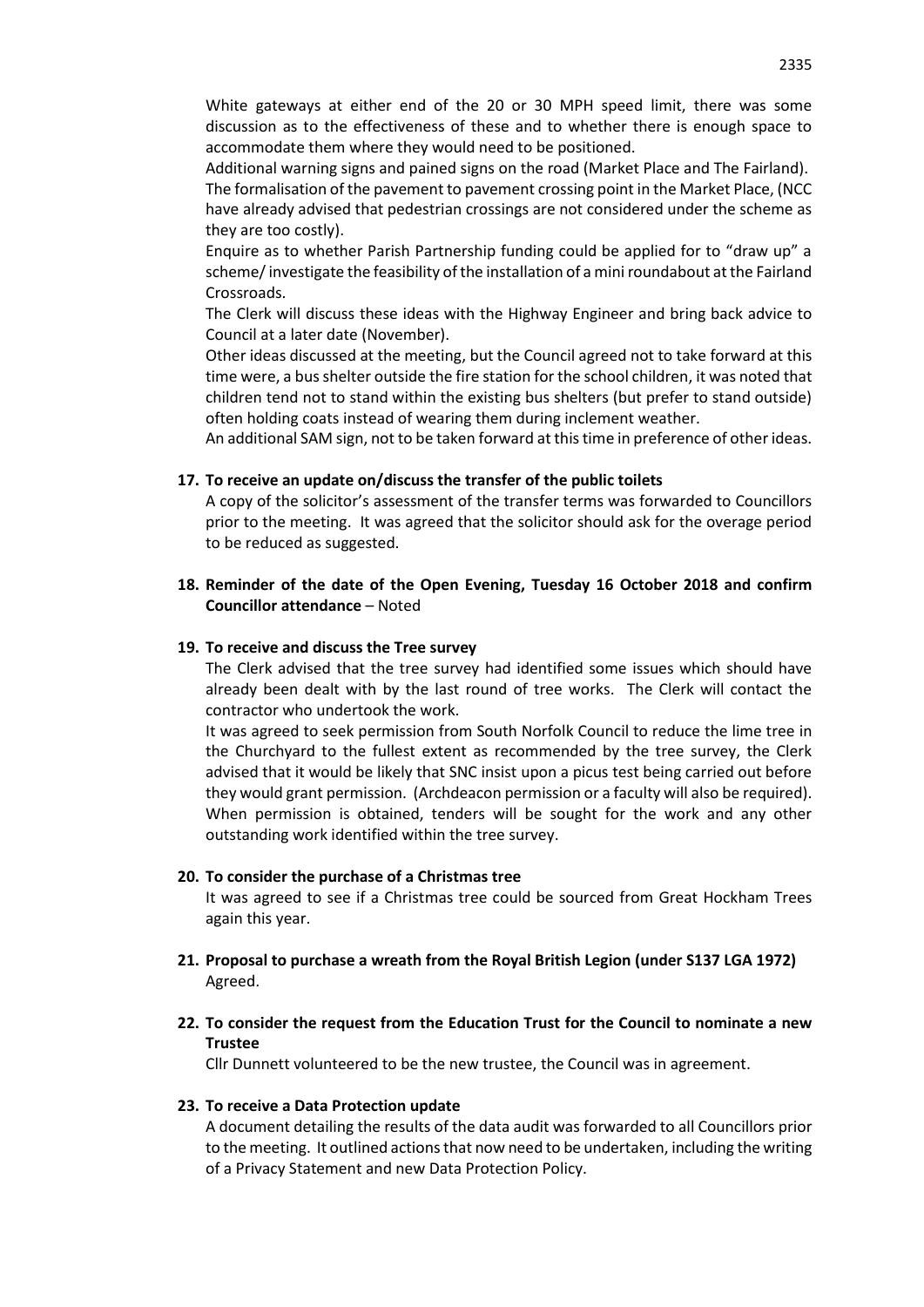## **24. To discuss and amend if necessary the grass cutting specification prior to sending out to tender**

It was agreed to amend the specification document to clarify the amount of Public Liability insurance required and to make it clearer that the price tendered should allow for flexibility for additional cuts in the event of a rapid growing season, and flexibility if the grass does not require cutting during exceptionally hot/dry weather. Strimming around the outdoor gym equipment also needed to be added to the schedule, and it was agreed to amend the schedule to have the whole of the cemetery cut at the same frequency (as is currently the case). The amended schedule will be bought back to Council for agreement in October.

**25. To discuss and review the grass cutting arrangements for the Hingham Playing Field Association**

It was agreed to continue with the current arrangement of the Town Council paying for the cutting of the grass at the Sports Field and the Welcomme Space. It was also noted that the current contractor was doing a good job.

#### **FINANCE**

**26. A proposal of the date for the next meeting of the Finance Committee, 20 November 2018**

Noted

- **27. To receive the draft minutes from the Finance Committee meeting of 17 July 2018**  A copy of the draft minutes from the Finance Committee meeting of 17 July 2018 were forwarded to Councillors prior to the meeting (see Appendix B). The Minutes will be agreed at the next meeting of the Finance Committee.
- **28. To receive (and agree) the reserves policy, updated following year end 31 March 2018** A copy of the updated reserves policy was forwarded to Councillors prior to the meeting, and was agreed by the Council.
- **29. To consider the funding application for the Community Singing for Fun Day**

An application had been received for funding for a Community Singing Event (on 29 September) in conjunction with BBC Music Day. The application was for £300 to cover the estimated cost of printing, banners, advertising and practice venue hire. The estimated cost of printing was queried by the Council as this may be able to be obtained at a lesser price. It was agreed support the event and award funding (up to £300) and to request receipts to quantify an exact amount.

#### **30. Accounts for Payment**

The accounts for payment (September) were agreed and the cheques signed.

|        |   | <b>ACCOUNTS FOR PAYMENT 04 September 2018</b> |                               |                                                      |        |  |  |  |
|--------|---|-----------------------------------------------|-------------------------------|------------------------------------------------------|--------|--|--|--|
|        |   | <b>TOTAL</b>                                  | PAYEE                         | <b>DETAILS</b>                                       | VAT    |  |  |  |
| 103849 | £ | 734.49                                        | <b>D RAMM</b>                 | WAGES                                                |        |  |  |  |
| 103850 | £ | 829.72                                        | A DOE                         | WAGES                                                |        |  |  |  |
| 103851 | £ | 626.48                                        | EON                           | STREET LIGHT ENERGY                                  | 104.41 |  |  |  |
| 103852 | £ | 294.19                                        | K AND M LIGHTING SERVICES LTD | MAINTENANCE CONTRACT                                 | 49.03  |  |  |  |
| 103853 | £ | 60.78                                         | <b>EUROFFICE</b>              | TOILET PAPER AND SOAP                                | 10.13  |  |  |  |
| 103854 | £ | 115.31                                        | <b>XEROX FINANCE</b>          | PRINTER RENTAL                                       | 18.49  |  |  |  |
| 103855 | £ | 71.05                                         | <b>J SQUIRES</b>              | TOILET/BIN HOLIDAY COVER                             |        |  |  |  |
| 103856 | £ | 47.49                                         | <b>FIRST COPY</b>             | <b>METERED PRINTING</b>                              | 7.91   |  |  |  |
| 103857 | £ | 414.00                                        | RAVENCROFT TREE SERVICES      | <b>TREE SURVEY</b>                                   | 69.00  |  |  |  |
| 103858 | £ | 7,400.00                                      | NORFOLK COUNTY COUNCIL        | PARISH PARTNERSHIP 2018/19 ROW FOOTPATH IMPROVEMENTS |        |  |  |  |
|        |   |                                               |                               | - FROM CIL                                           |        |  |  |  |
|        | £ | 10,593.51                                     | <b>TOTAL</b>                  |                                                      |        |  |  |  |
|        |   |                                               |                               |                                                      |        |  |  |  |
|        |   |                                               | <b>TOTAL VAT</b>              | £258.97                                              |        |  |  |  |
|        |   |                                               |                               |                                                      |        |  |  |  |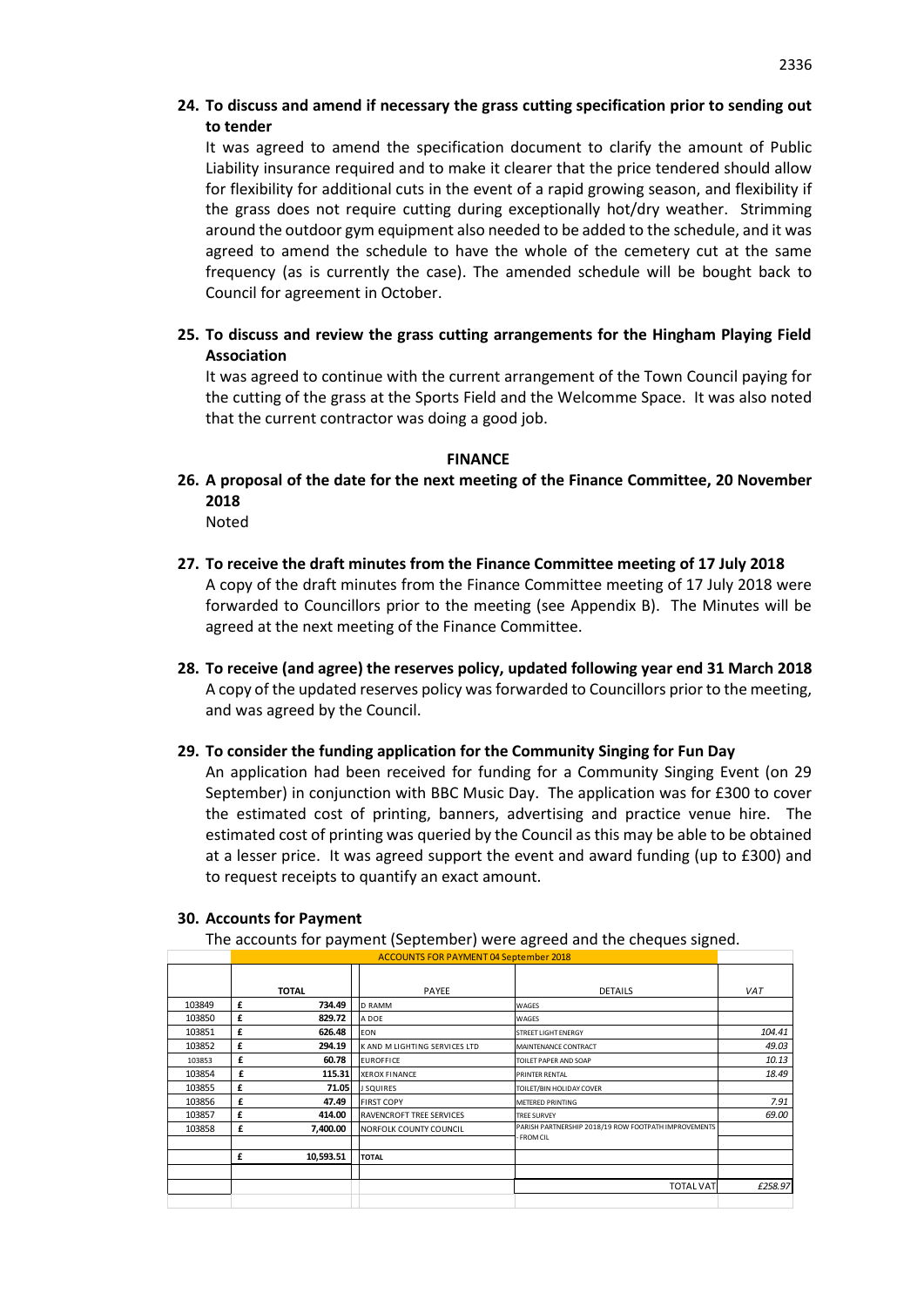## **31. Accounts for Payment (for information) (as approved by the Finance Committee at their meeting on 17 July 2018)**

(Noted, no queries raised)

|              |   | <b>ACCOUNTS FOR PAYMENT 17 JULY 2018</b> |                               |                                 |         |
|--------------|---|------------------------------------------|-------------------------------|---------------------------------|---------|
|              |   | <b>TOTAL</b>                             | PAYEE                         | <b>DETAILS</b>                  | VAT     |
| 103841       | £ | 922.10                                   | <b>D RAMM</b>                 | WAGES (5WKS 874.88)             |         |
|              |   |                                          |                               | <b>CLEANING PRODUCTS (7.90)</b> | 1.31    |
|              |   |                                          |                               | <b>WOODSTAIN (39.32)</b>        | 6.55    |
| 103842       | £ | 829.72                                   | A DOE                         | <b>WAGES</b>                    |         |
| 103843       | £ | 606.28                                   | EON                           | <b>STREET LIGHT ENERGY</b>      | 101.05  |
| 103844       | £ | 294.19                                   | K AND M LIGHTING SERVICES LTD | MAINTENANCE CONTRACT            | 49.03   |
| DIRECT DEBIT | £ | 40.64                                    | <b>NEST</b>                   | <b>PENSION</b>                  |         |
| 103845       | £ | 1,616.80                                 | <b>ZURICH</b>                 | <b>ANNUAL INSURANCE</b>         |         |
| 103846       | £ | 250.00                                   | <b>SPIRE SOLICITOR</b>        | <b>TOILET TRANSFER</b>          |         |
| 103847       | £ | 5,000.00                                 | HINGHAM RECTORY BOWLS CLUB    | <b>GRANT HEATING/WINDOWS</b>    |         |
| 103848       | £ | 619.98                                   | <b>HMRC</b>                   | TAX/NI                          |         |
|              |   |                                          |                               |                                 |         |
|              | £ | 10,179.71                                | <b>TOTAL</b>                  |                                 |         |
|              |   |                                          |                               |                                 |         |
|              |   |                                          |                               | <b>TOTAL VAT</b>                | £157.94 |

### **32. 'Exclusion of the Press and Public under the Public Bodies (Admission to Meetings) Act 1960 to discuss the following matters:'**

The following agenda items are commercially sensitive

**33. To consider any quotations received for the resurfacing of the access driveway serving the Lincoln Hall/Bowls Club/ Library**

The Clerk confirmed that NO quotations had been received. Four companies had been contacted, only one had responded, to decline the invitation to quote for the work. The Clerk will seek further quotes from other companies.

The meeting ended at 10.00pm

Signed………………………………………………………………………………Chairman 02 October 2018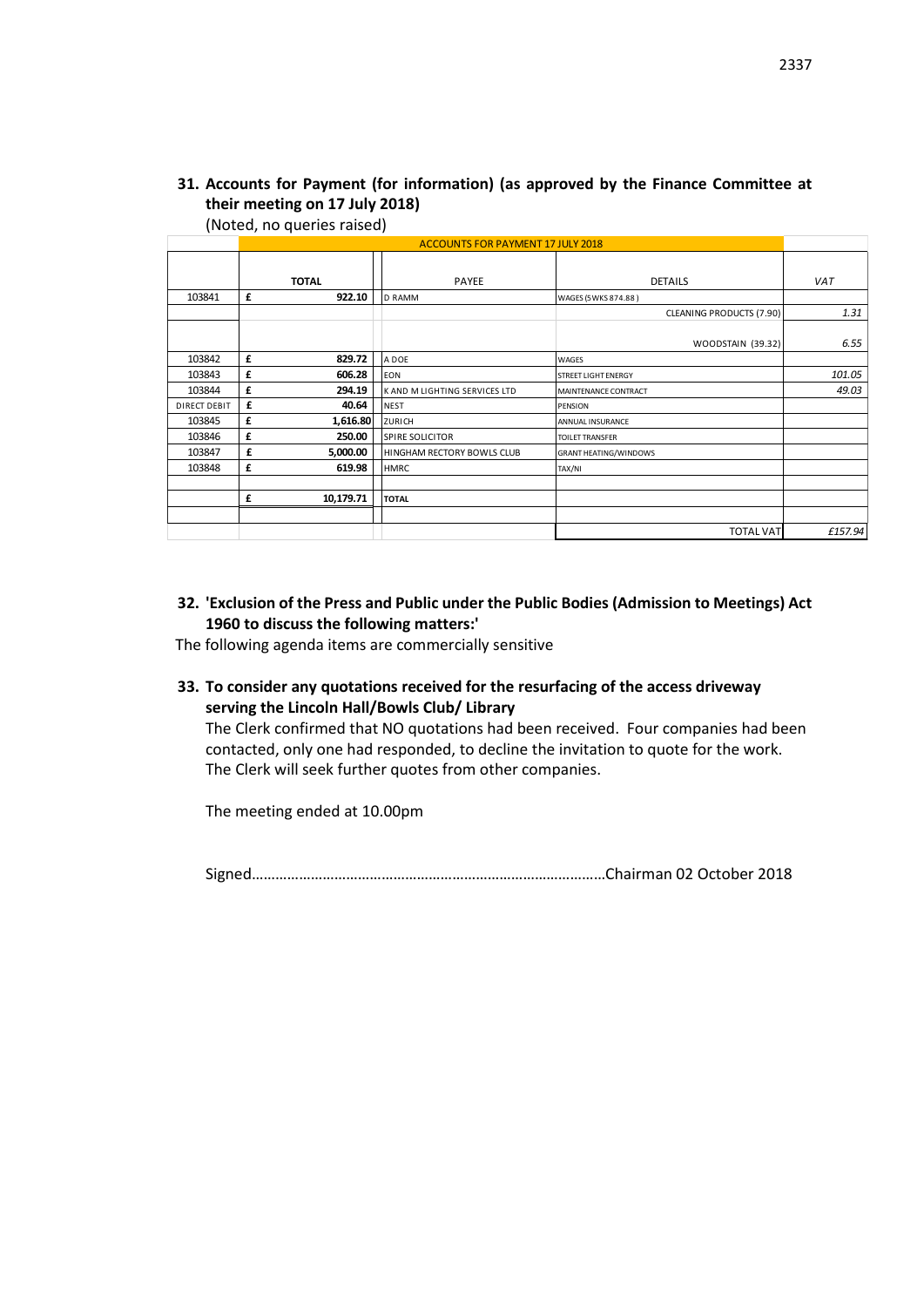## **Clerks Report for 04 September 2018**

| <b>MIN</b> | Update                                                                                                                                                                                                                                                                                                                                                               |
|------------|----------------------------------------------------------------------------------------------------------------------------------------------------------------------------------------------------------------------------------------------------------------------------------------------------------------------------------------------------------------------|
|            | Matters Arising From the minutes of the meeting on 03 July 2018                                                                                                                                                                                                                                                                                                      |
|            | 11 Moving the litter bin on the Market Place $-$<br>A meeting is to be arranged with an individual who may be able to undertake this work                                                                                                                                                                                                                            |
|            | 12 Replacement oak trees to be sourced and priced                                                                                                                                                                                                                                                                                                                    |
|            | 19 Contact has been made with an individual who may be able to undertake this work, an onsite meeting is<br>to be arranged -                                                                                                                                                                                                                                         |
|            | 20 The Clerk has met with a representative from one company to discuss the refurbishment of the skate<br>park, a quotation is awaited. It is hoped that a meeting can be arranged with a representative of at least<br>on other company.                                                                                                                             |
|            | 27 The Clerk has met with Mr Cozens from Cozens UK Ltd, work was required to clear growth extending<br>beyond the boundary wall of Normandy House - the boundary wall is now visible and a date is awaited<br>for the installation of the new columns - (date dependent upon UK Power Network availability).                                                         |
|            | <b>Other Updates</b>                                                                                                                                                                                                                                                                                                                                                 |
|            | Sinkhole - Churchyard - believe this has now been dealt with by Anglian Water                                                                                                                                                                                                                                                                                        |
|            | - Annual Governance and Accounting Statement (Annual Return) - form and supporting information sent<br>to the external auditors by the deadline of 11 June. No Correspondence from PKF Littlejohn as yet                                                                                                                                                             |
|            | 3x new larger capacity dog waste bins have been ordered - and received - will be installed when new<br>litterbin is ordered/received (for outside the cemetery)                                                                                                                                                                                                      |
|            | Dropped Kerbs - the white line work has been chased but no date has been given for the work - Still no<br>progress on this - The Clerk is hoping to meet with the Highway engineer in September                                                                                                                                                                      |
|            | Talley Alley street light - investigations regarding the supply to the light are ongoing - the householder (8<br>Market Place) does not know the location of the supply box or why the light no longer works.                                                                                                                                                        |
|            | The clerk has contacted the relevant officer at SNC regarding setting up an Emergency Plan/Group for<br>Hingham, The Officer would be happy to come to a Town Council Meeting to give some further advice. The<br>Officer was invited to attend the Annual Town Meeting on $17th$ April, but was not able to – further dates have<br>been suggested - Clerk to chase |
|            | Churchyard/Cemetery -<br>The following permissions remain outstanding from the Archdeacon Straightening of the<br>leaning memorial stone -<br>Fixing of the curved wall by the Attleborough Road entrance - awaiting contact from Rev. Reed                                                                                                                          |
|            | The Street Lighting Contractor has been asked to provide a Quotation (several times) for the replacement of<br>the street light that was knocked down on Hardingham Road - still awaited                                                                                                                                                                             |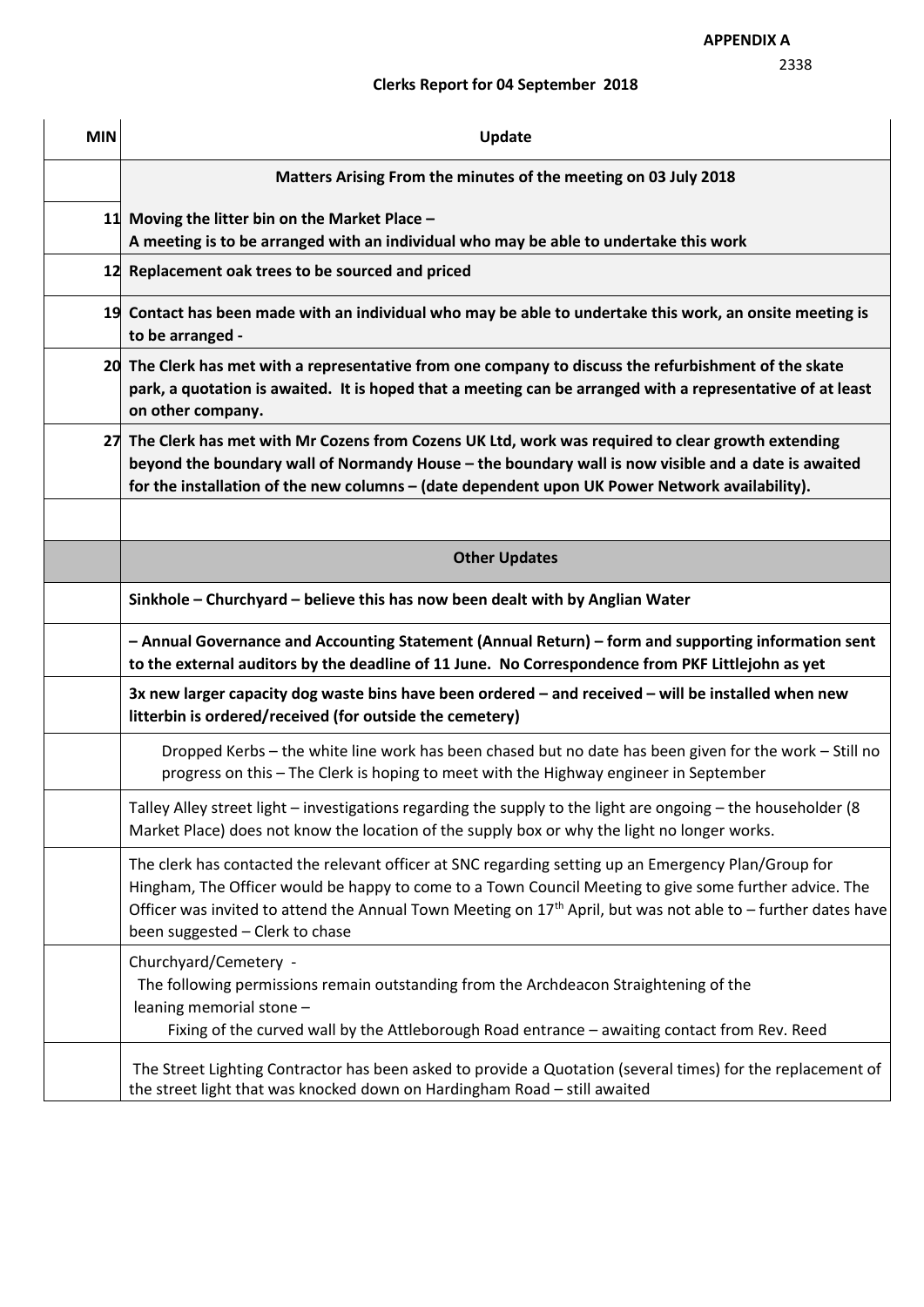### **OUTSTANDING ISSUES**

Discretionary policy regarding cemetery fees and investigation into the future provision of a cemetery to be completed by the working party

2 steel liners and 1 new bin to be ordered – South Norfolk Council will be advised when the dog waste bin will be removed.

"Please do not park on the grass" signs to be priced

Commemorative Plaque for the Fairland Bus shelter – To be ordered.

Request for a clear Bus Shelter – Norwich Road – By Hops development – to be looked at when the development is complete

Neighbourhood Plan – Councillors need to read through the information (website links) previously provided to enable a decision to be made at a later date

Leaning memorial stone in the Churchyard – Quotations to be sought Permission still required

Report prepared 03/09/2018

Crime Figures –https://www.police.uk/norfolk/D12/crime/ MAY Southburgh Lane - Criminal damage and arson 1 The Dell - Other theft 1 Market Place - Criminal damage and arson 1 Admirals Walk - Criminal damage and arson 1 Fleeters Hill - Public order 1 Hall Lane - Violence and sexual offences 1 Lincoln Avenue – Anti-social behaviour (4), Criminal damage and arson (1), Drugs (2) Possession of weapons (1) , Public order (1), Violence and sexual offences (3) JUN Mill Corner - Anti-social behaviour 1, Violence and sexual offences 2 The Dell - Violence and sexual offences 2 Church Street - Other theft 1 Chapel Street - Criminal damage and arson 1 Ringers Lane - Other theft 1 Public order 1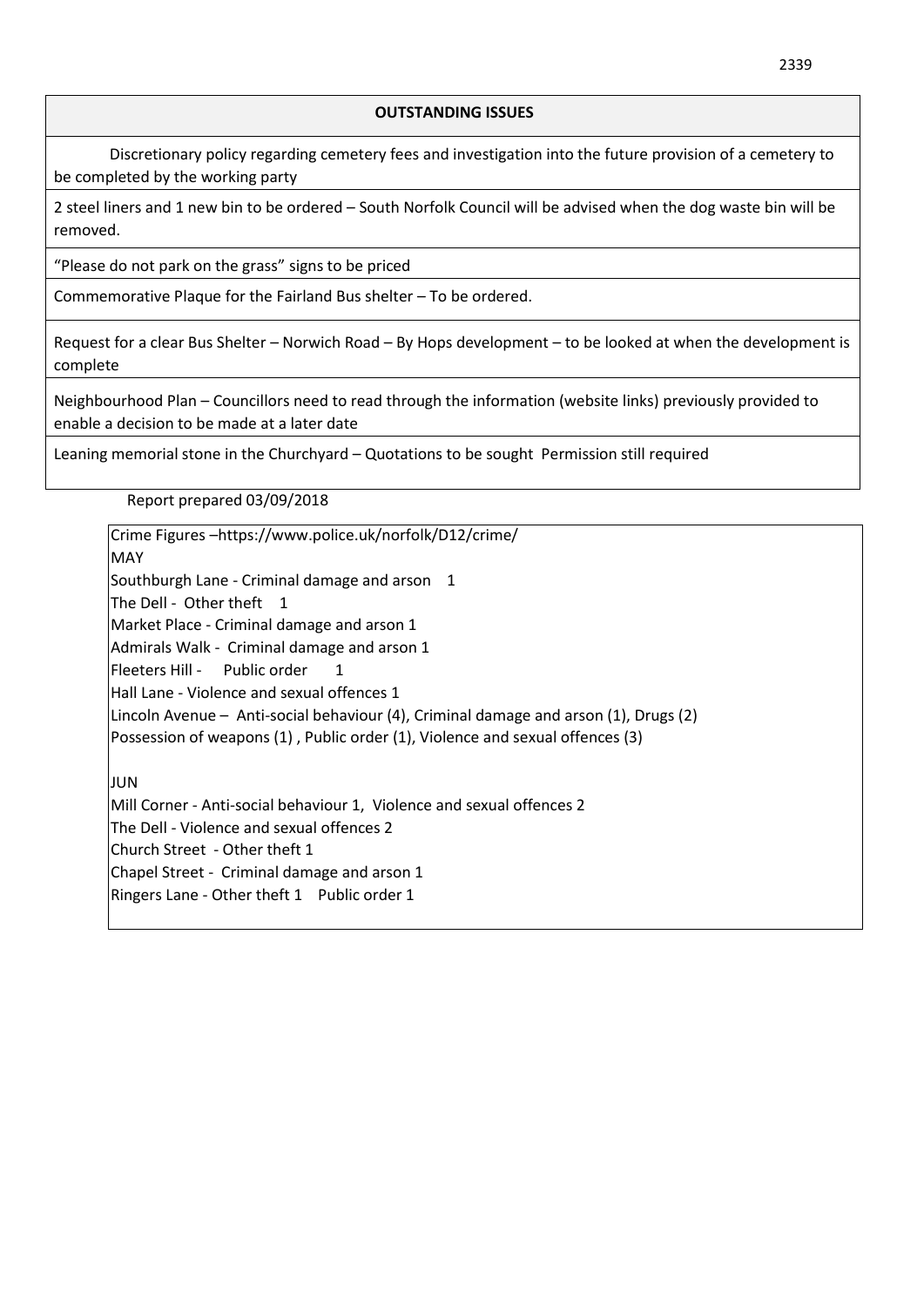## *APPENDIX B*

## *HINGHAM TOWN COUNCIL DRAFT MINUTES OF THE MEETING OF THE HINGHAM TOWN COUNCIL FINANCE COMMITTEE HELD ON TUESDAY 17 JULY 2018.*

### *PRESENT*

*Cllr Dore (acting as Chairman) Cllr Riley Cllr Chan Clerk – Alison Doe*

### *No members of the public were present.*

- *1. Apologies for absence were received from Cllr Eldridge and Cllr Bendle. It was agreed that Cllr Dore should act as Chairman for the meeting.*
- *2. Declarations of interests with regard to items on the agenda and to consider requests for dispensations – None*
- *3. Public participation - no members of the public were present.*
- *4. Accuracy of the Minutes of the Finance Committee meeting of 20 March 2018. The minutes were agreed as correct and signed by the Chairman.*
- *5. Matters arising from the minutes of the meeting of 20 March 2018. There were no matters arising from the minutes of the Finance Committee meeting of 20 March 2018.*
- 6. To undertake a review of the budget April June 2018 *With reference to:*

*Appendix A – (Expenditure) Payments made against the 2018/19 Budget, (exc.VAT) Appendix B – (Income) Receipts against the 2018/19 Budget and other receipts not accounted for within the 2018/19 Budget*

*The figures for payments and receipts between April and June 2018 were discussed. The Clerk advised that when budget setting takes place for the 2019/20 budget, an increase will be necessary for the amount budgeted for employer's pension and NI contributions, due to an increase in wages paid and a percentage increase in the pension contribution payable by the employer.* 

*7. To discuss and agree the reserve figures (following financial year 2017/18). With reference to Appendix C – Reserve Figures* 

*The Clerk advised that the Cash Book balance at 31 March 2018 was £171,567.14 of which £67,575.87 was designated/earmarked funds (not general reserves) leaving a general reserves figure of £103,911.27*

*The Clerk had considered the reserve figures agreed in 2017 and the amounts spent against the 2017/18 budget (by 31 March 2018), and suggested reductions/increases accordingly in the reserve figures to be carried into 2018/19, this also included the*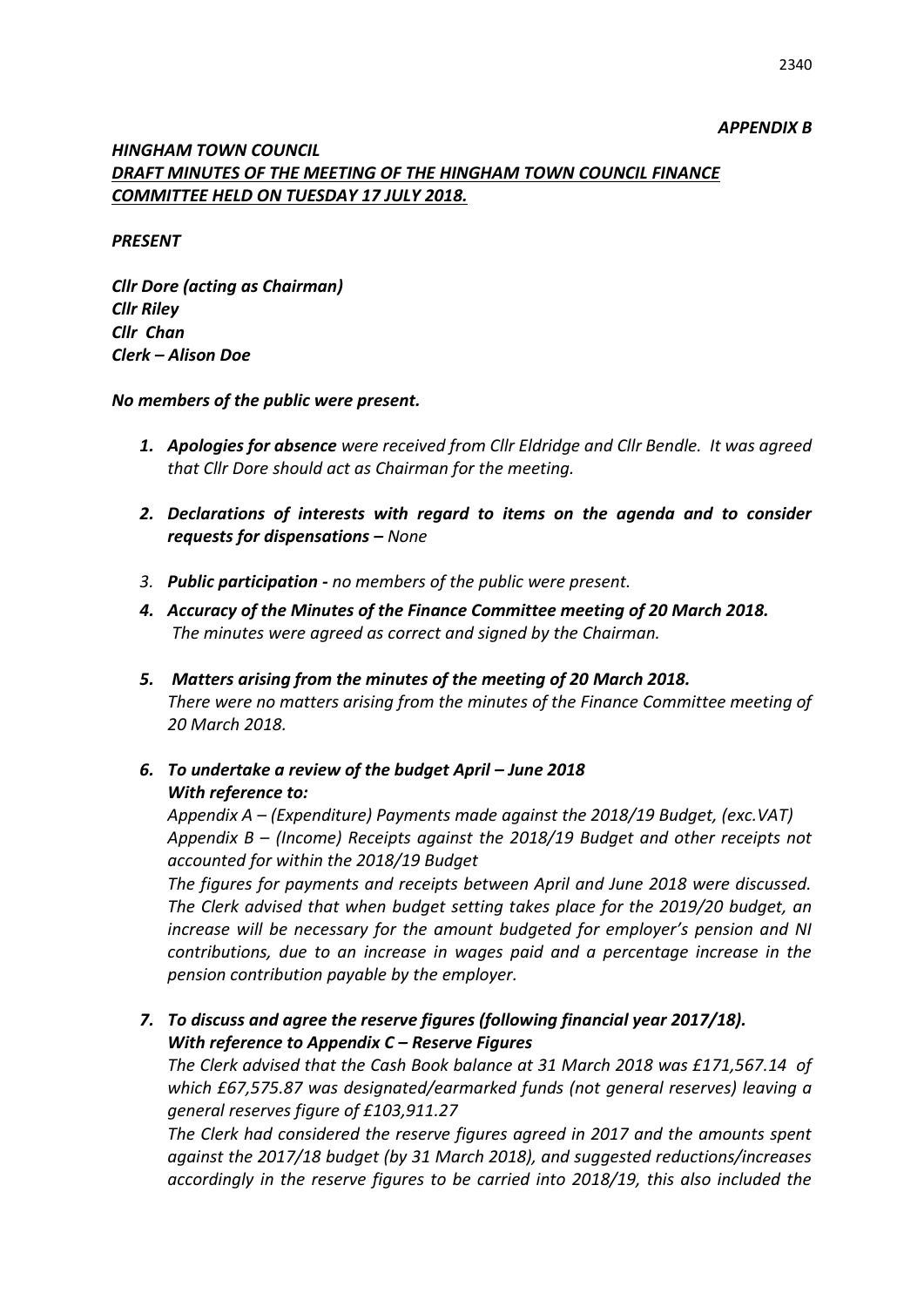*addition of a category for "previous year underspend where invoices are outstanding" to allow invoices to be allocated accordingly against the relevant underspent amount. The Clerk confirmed that invoices were outstanding from 2017/18 for tree work and for the Community Car Scheme. The draft figures were agreed as suggested and the Clerk will incorporate them into the Reserve Policy document.*

|                     | $\overline{\phantom{a}}$<br><b>ACCOUNTS FOR PAYMENT 17 JULY 2018</b> |           |                               |                              |            |  |  |
|---------------------|----------------------------------------------------------------------|-----------|-------------------------------|------------------------------|------------|--|--|
|                     | <b>TOTAL</b>                                                         |           | PAYEE                         | <b>DETAILS</b>               | <b>VAT</b> |  |  |
|                     | £                                                                    | 922.10    | <b>D RAMM</b>                 | WAGES (5WKS 874.88)          |            |  |  |
|                     |                                                                      |           |                               | CLEANING PRODUCTS (7.90)     | 0.98       |  |  |
|                     |                                                                      |           |                               | WOODSTAIN (39.32)            | 6.55       |  |  |
|                     | £                                                                    | 829.72    | A DOE                         | WAGES                        |            |  |  |
|                     | £                                                                    | 606.28    | <b>EON</b>                    | <b>STREET LIGHT ENERGY</b>   | 101.05     |  |  |
|                     | £                                                                    | 294.19    | K AND M LIGHTING SERVICES LTD | MAINTENANCE CONTRACT         | 49.03      |  |  |
| <b>DIRECT DEBIT</b> | £                                                                    | 40.64     | <b>NEST</b>                   | <b>PENSION</b>               |            |  |  |
|                     | £                                                                    | 1,616.80  | <b>ZURICH</b>                 | ANNUAL INSURANCE             |            |  |  |
|                     | £                                                                    | 250.00    | <b>SPIRE SOLICITOR</b>        | <b>TOILET TRANSFER</b>       |            |  |  |
|                     | £                                                                    | 5,000.00  | HINGHAM RECTORY BOWLS CLUB    | <b>GRANT HEATING/WINDOWS</b> |            |  |  |
|                     | £                                                                    | 619.98    | <b>HMRC</b>                   |                              |            |  |  |
|                     |                                                                      |           |                               |                              |            |  |  |
|                     | £                                                                    | 10,179.71 | <b>TOTAL</b>                  |                              |            |  |  |
|                     |                                                                      |           |                               |                              |            |  |  |
|                     |                                                                      |           |                               | <b>TOTAL VAT</b>             | £150.08    |  |  |

## *8. To agree the Accounts for Payment*

*The Accounts for payment were agreed as below and the cheques signed.*

## **9.** To undertake the internal financial check April – June 2018.

*A random sample of transactions were cross referenced – between the cashbook, paying in book, cheque book, minutes, receipt book and invoices. No errors were found.*

*The meeting ended at 8.15pm*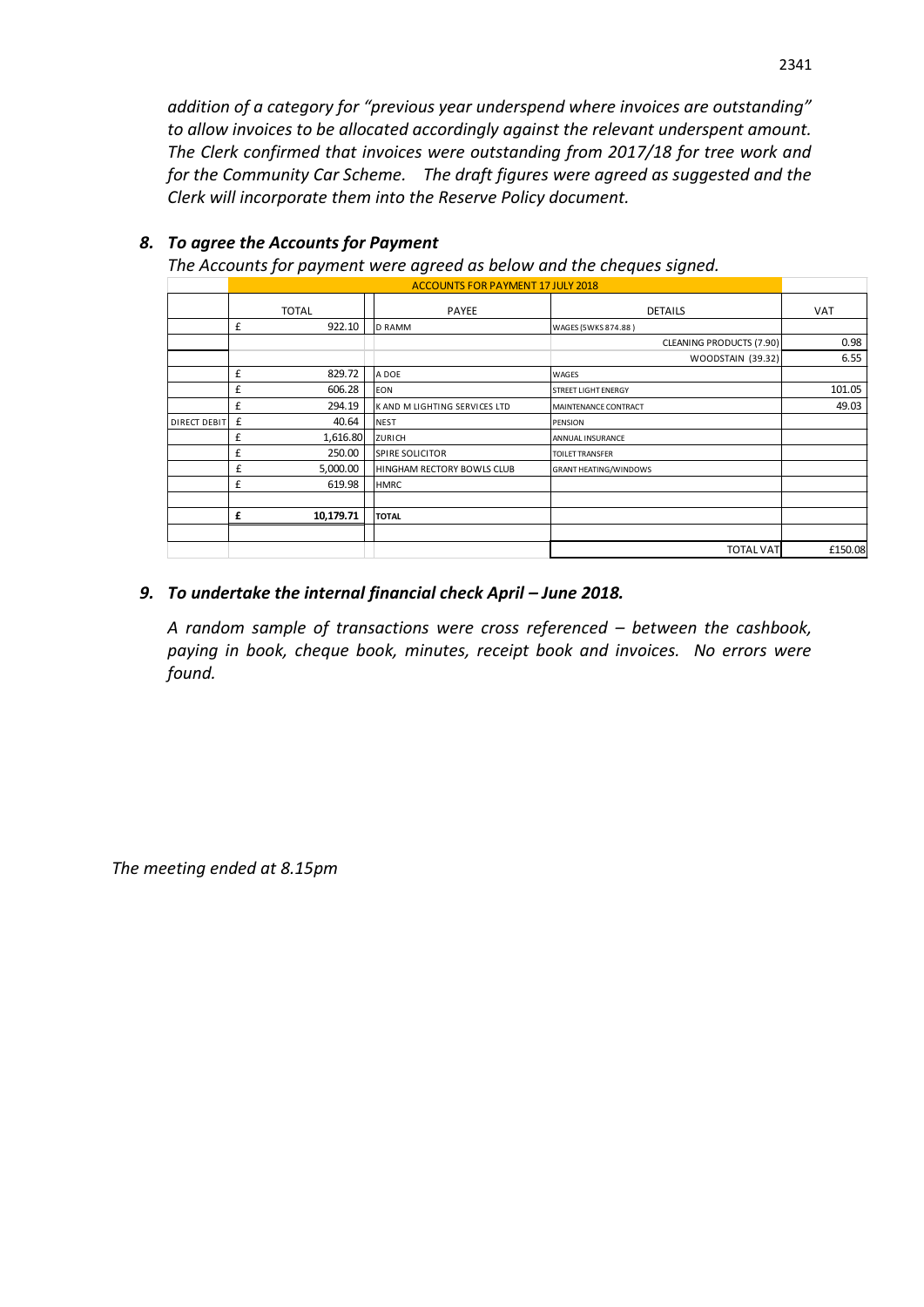# *DRAFT MINUTES OF THE MEETING OF THE HINGHAM TOWN COUNCIL FINANCE COMMITTEE HELD ON TUESDAY 17 JULY 2018.*

## *Appendix A – (Expenditure) Payments made against the 2018/19 Budget, (exc.VAT)*

| % OF<br><b>BUDGET</b><br>SPENT | General projected expenditure not including CIL, CAPITAL,<br><b>EVENTS or RESERVES</b> |            |           |            |              |
|--------------------------------|----------------------------------------------------------------------------------------|------------|-----------|------------|--------------|
|                                |                                                                                        |            | NET       | <b>VAT</b> | <b>TOTAL</b> |
| 2.17%                          | Contingency                                                                            | £5,000.00  | £108.33   | £21.67     | £130.00      |
|                                | <b>Footway lighting</b>                                                                |            |           |            |              |
| 21.40%                         | <b>Energy</b>                                                                          | £7,000.00  | £1,497.78 | £299.56    | £1,797.34    |
| 18.39%                         | Maintenance                                                                            | £4,000.00  | £735.48   | £147.09    | £882.57      |
| 25.00%                         | Repairs                                                                                | £1,000.00  | £250.00   | £50.00     | £300.00      |
| 0.00%                          | Replacements                                                                           | £3,000.00  | £0.00     |            | £0.00        |
|                                |                                                                                        |            |           |            |              |
| 16.56%                         | <b>TOTAL</b>                                                                           | £15,000.00 | £2,483.26 | £496.65    | £2,979.91    |
|                                | <b>Open spaces</b>                                                                     |            |           |            |              |
| 24.13%                         | Handyman salary                                                                        | £7,000.00  | £1,688.96 |            | £1,688.96    |
| 22.04%                         | Grasscutting                                                                           | £11,000.00 | £2,424.45 | £484.89    | £2,909.34    |
| 0.00%                          | Trees, ditches                                                                         | £4,000.00  | £0.00     |            | £0.00        |
| 9.62%                          | Maintenance/equipment                                                                  | £100.00    | £9.62     | £0.99      | £10.61       |
| 0.00%                          | Church Yard repairs/Maintenance                                                        | £500.00    | £0.00     |            | £0.00        |
| 0.00%                          | Cemetery refurbishment                                                                 | £300.00    | £0.00     |            | £0.00        |
| 0.00%                          | Cemetery / memorial repairs                                                            | £1,000.00  | £0.00     |            | £0.00        |
| 0.00%                          | Skatepark                                                                              | £100.00    | £0.00     |            | £0.00        |
| 0.00%                          | <b>Church Lights</b>                                                                   | £60.00     | £0.00     |            | £0.00        |
| 0.00%                          | signs                                                                                  | £200.00    | £0.00     |            | £0.00        |
| 17.00%                         | <b>TOTAL</b>                                                                           | £24,260.00 | £4,123.03 | £485.88    | £4,608.91    |
|                                | <b>Amenities</b>                                                                       |            |           |            |              |
| 0.00%                          | Church clock repairs, maintenance                                                      | £500.00    | £0.00     |            | £0.00        |
| 0.00%                          | <b>Bus shelters</b>                                                                    | £500.00    | £0.00     |            | £0.00        |
| 0.00%                          | Community car scheme                                                                   | £2,500.00  | £0.00     |            | £0.00        |
| 0.00%                          | Christmas tree, lights                                                                 | £300.00    | £0.00     |            | £0.00        |
|                                | <b>Town sign</b>                                                                       | £0.00      | £0.00     |            | £0.00        |
| 17.79%                         | Toilet cleaning products/holiday cover                                                 | £655.00    | £116.54   | £10.40     | £126.94      |
| 25.44%                         | Toilet cleaning salary                                                                 | £2,775.00  | £706.09   |            | £706.09      |
| 15.50%                         | Rates, cemetery, water incfairland                                                     | £140.00    | £21.70    |            | £21.70       |
| 0.00%                          | Dog bin emptying                                                                       | £600.00    | £0.00     |            | £0.00        |
| 0.00%                          | replacement bins (dog/litter/grit)                                                     | £200.00    | £0.00     |            | £0.00        |
|                                |                                                                                        |            |           |            |              |
| 10.33%                         | <b>TOTAL</b>                                                                           | £8,170.00  | £844.33   | £10.40     | £854.73      |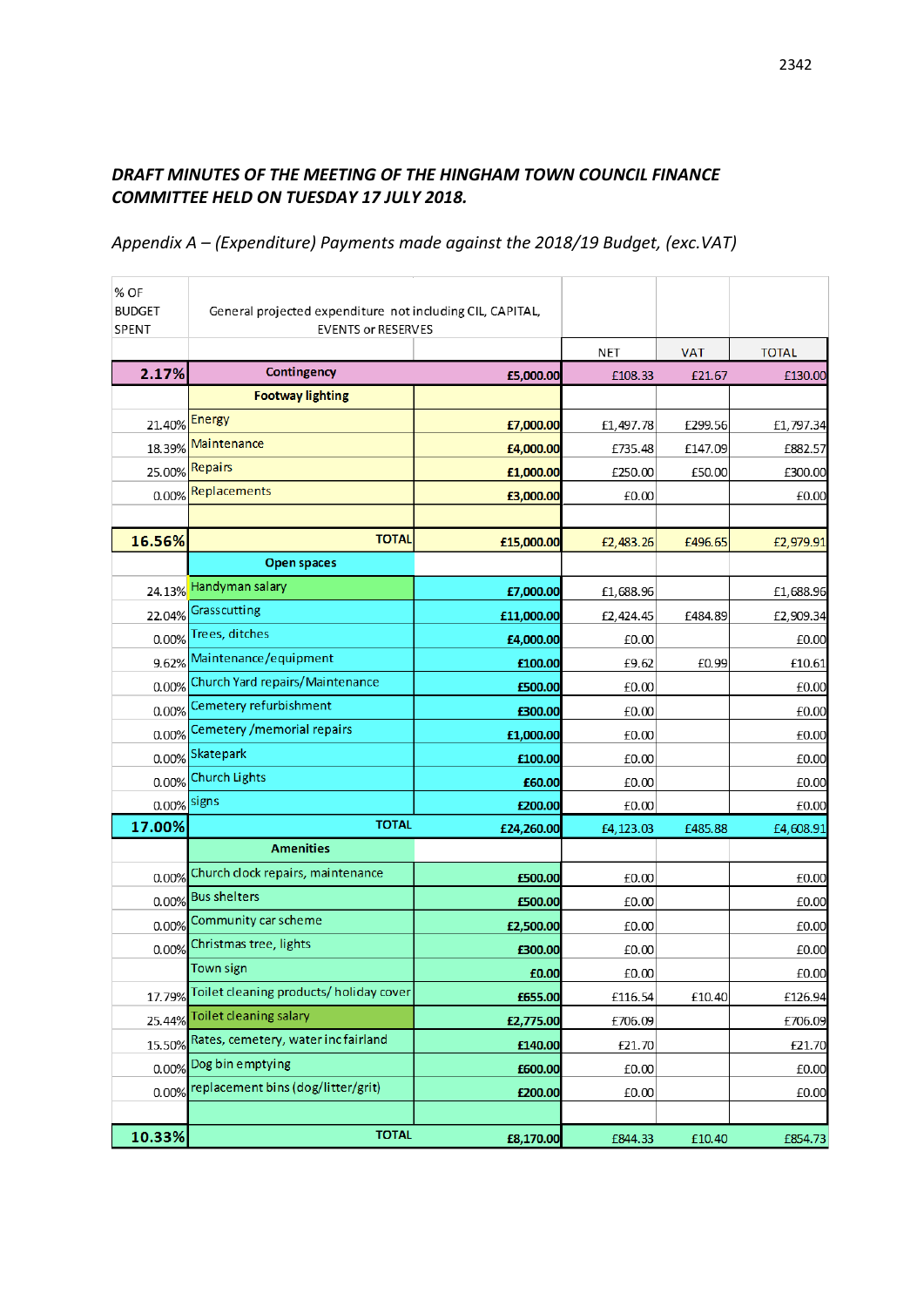# Continued overleaf…

|         | <b>Administration</b>                 |            |            |           |            |
|---------|---------------------------------------|------------|------------|-----------|------------|
| 27.81%  | Clerk's salary                        | £10,500.00 | £2,920.50  |           | £2,920.50  |
|         | 0.00% website                         | £30.00     | £0.00      |           | £0.00      |
| 7.66%   | Stationery, post, phone               | £300.00    | £22.99     |           | £22.99     |
| 100.00% | Chair's allowance                     | £369.00    | £369.00    |           | £369.00    |
| 36.87%  | NI-employers contribution             | £300.00    | £110.62    |           | £110.62    |
|         | 0.00% Insurance                       | £2,000.00  | £0.00      |           | £0.00      |
|         | 0.00% storage room hire               | £250.00    | £0.00      |           | £0.00      |
|         | 0.00% Hall hire                       | £450.00    | £0.00      |           | £0.00      |
|         | 57.37% Subs/training                  | £750.00    | £430.31    |           | £430.31    |
| 20.42%  | Audit                                 | £600.00    | £122.50    |           | £122.50    |
| 0.00%   | Advertising/publicity                 | £800.00    | £0.00      |           | £0.00      |
| 0.00%   | <b>Elections</b>                      | £800.00    | £0.00      |           | £0.00      |
|         | 60.00% Payroll admin fees             | £120.00    | £72.00     |           | £72.00     |
| 20.45%  | Printing costs lease and metered      | £650.00    | £132.93    | £25.71    | £158.64    |
| 36.94%  | <b>PENSION</b>                        | £50.00     | £18.47     |           | £18.47     |
|         | 100.00% CLERKS ALLOWANCE HEATING/ELEC | £216.00    | £216.00    |           | £216.00    |
| 24.28%  | <b>TOTAL</b>                          | £18,185.00 | £4,415.32  | £25.71    | £4,441.03  |
|         | <b>Grants and Donations</b>           |            |            |           |            |
| 0.00%   |                                       | £2,000.00  | £0.00      |           | £0.00      |
|         |                                       |            |            |           |            |
| 0.00%   | <b>TOTAL</b>                          | £2,000.00  | £0.00      | £0.00     | £0.00      |
|         | <b>S137</b>                           |            |            |           |            |
|         | 0.00% general                         | £100.00    | £0.00      |           | £0.00      |
|         | 7.50% Automated Defibrillator         | £200.00    | £15.00     |           | £15.00     |
|         |                                       |            |            |           |            |
| 5.00%   | <b>TOTAL</b>                          | £300.00    | £15.00     | £0.00     | £15.00     |
|         |                                       |            |            |           |            |
| 16.44%  | <b>TOTAL</b>                          | £72,915.00 | £11,989.27 | £1,040.31 | £13,029.58 |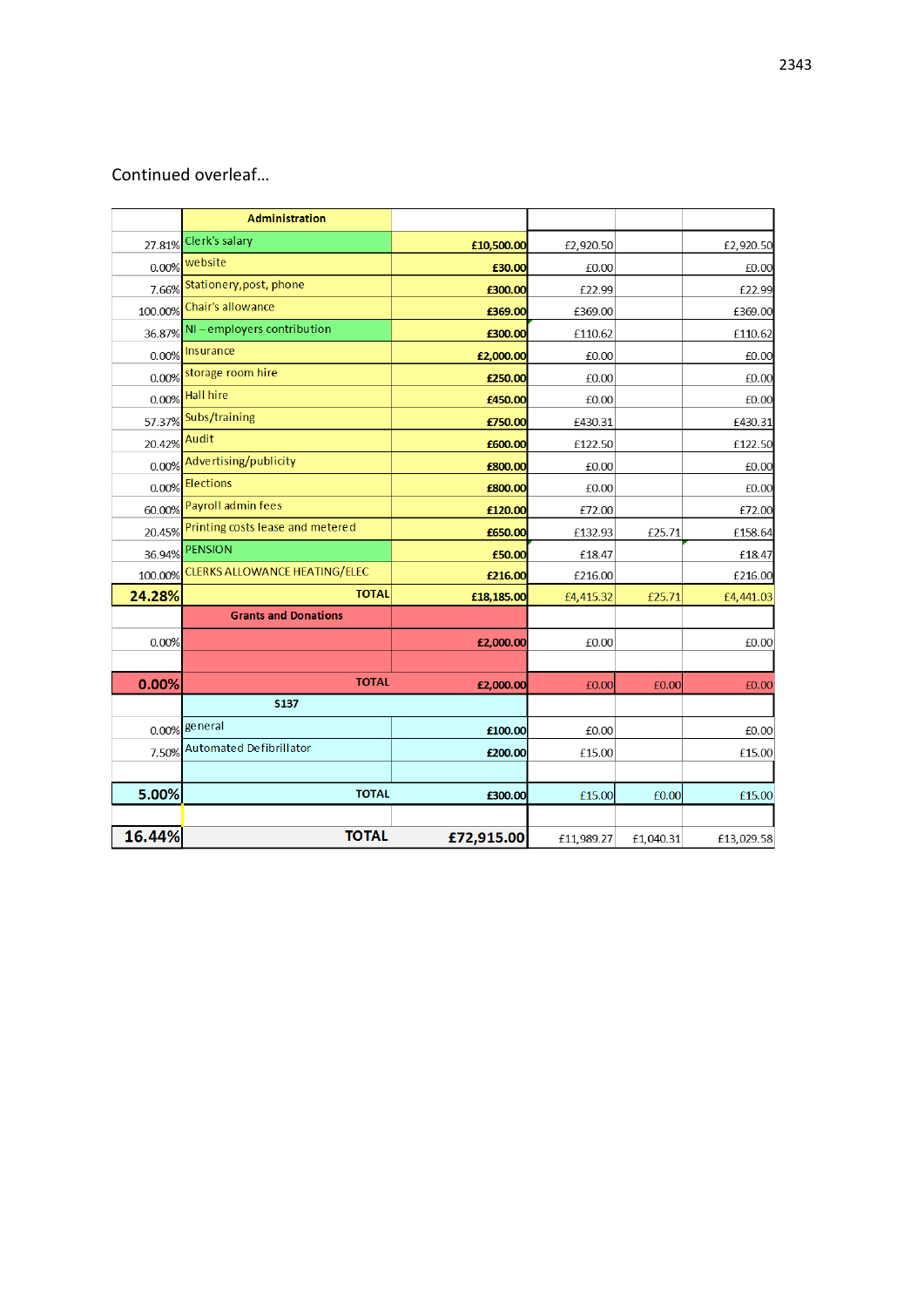## *DRAFT MINUTES OF THE MEETING OF THE HINGHAM TOWN COUNCIL FINANCE COMMITTEE HELD ON TUESDAY 17 JULY 2018.*

Appendix B – (Income) Receipts against the 2018/19 Budget and other receipts not accounted for within the 2018/19 Budget

|                 | 2018/19 Budget as agreed 02 January 2018                   |            |                       |
|-----------------|------------------------------------------------------------|------------|-----------------------|
| $%$ OF          |                                                            |            |                       |
| <b>BUDGET</b>   |                                                            |            |                       |
| <b>RECEIVED</b> |                                                            | budget     |                       |
|                 | General income not including CIL and EVENTS or VAT REFUNDS |            | <b>TOTAL RECEIVED</b> |
|                 | 50.00% Precept                                             | £61,000.00 | £30,500.00            |
|                 | 100.00% Government grant allocated by SNC                  | £1,008.00  | £1,008.00             |
|                 | Interest                                                   | £0.00      | £63.45                |
|                 | 80.00% Cemetery charges                                    | £3,500.00  | £2,800.00             |
|                 | 0.00% HPFA rent                                            | £100.00    | £0.00                 |
|                 | 0.00% Rent from Fair                                       | £40.00     | £0.00                 |
|                 | 0.00% Fee from SNC for cleaning toilets figure             | £3,427.00  | £0.00                 |
|                 | 0.00% Fee from NCC for grasscutting                        | £3,619.29  | £0.00                 |
|                 |                                                            |            |                       |
| 47.28%          | <b>BUDGET TOTAL</b>                                        | £72,694.29 | £34,371.45            |
|                 |                                                            |            |                       |
|                 | other ad hoc income -                                      |            |                       |
|                 | <b>CII</b>                                                 |            | £5,908.78             |
|                 | <b>NCC - COMMMUNTY CAR</b>                                 |            | £180.00               |
|                 | CBF INVESTMENT 132001129S                                  |            | £8.93                 |
|                 | <b>EVENTS</b>                                              |            | £540.00               |
|                 | ABEL HOMES COMMUNTY FUND(REF HOPS ALE)                     |            | £500.00               |
|                 |                                                            |            |                       |
|                 | <b>OVERALL TOTAL RECEIVED</b>                              | £41,509.16 |                       |
|                 |                                                            |            |                       |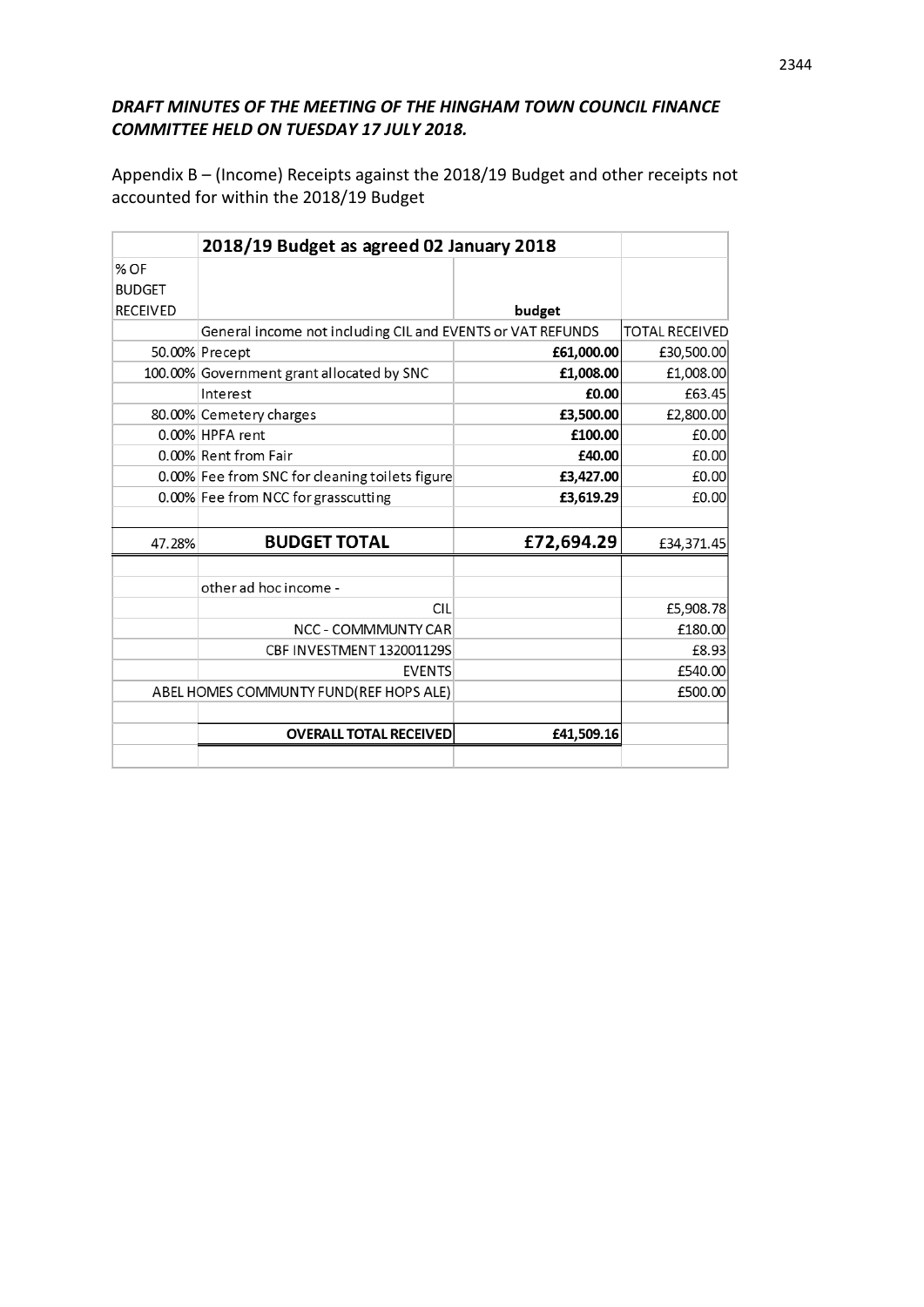## *DRAFT MINUTES OF THE MEETING OF THE HINGHAM TOWN COUNCIL FINANCE COMMITTEE HELD ON TUESDAY 17 JULY 2018.*

## Appendix C – Reserve Figures

| Cash Book Balance 31 March 2018        | 171,567.14 |                                                                           |  |  |  |  |
|----------------------------------------|------------|---------------------------------------------------------------------------|--|--|--|--|
| OF WHICH THE FOLLOWING IS DESIGNATED   |            |                                                                           |  |  |  |  |
| CIL £                                  |            | 53,884.26 OF WHICH £7400 DEGINATED FOR PARISH PARTNERSHIP 2018/19 PROJECT |  |  |  |  |
| BUS SHELTER PLAQUE E                   | 300.00     |                                                                           |  |  |  |  |
| MONEY FROM CHURCH FOR CAR PARK DRAIN E |            | 100.00 UNABLE TO UNDERTAKE AS NOT OWNERS OF LAND                          |  |  |  |  |
| CAPITAL FUND E                         |            | 10,229.89 STREET LIGHT REPLACEMENT                                        |  |  |  |  |
| EVENTS £                               | 3,061.72   |                                                                           |  |  |  |  |
|                                        |            |                                                                           |  |  |  |  |
| TOTAL £                                | 67,575.87  |                                                                           |  |  |  |  |
| REMAINDER £                            | 103,991.27 |                                                                           |  |  |  |  |
|                                        |            |                                                                           |  |  |  |  |

## SUMMARY OF RESERVE FUNDS AS AGREED IN JUL 2017 AND SUGGESTED FIGURES FOR RESERVES HELD 31.03.18

| Summary of the reserves funds:                |         |                     |   |                   |                    |  |
|-----------------------------------------------|---------|---------------------|---|-------------------|--------------------|--|
|                                               |         |                     |   |                   |                    |  |
|                                               |         |                     |   |                   |                    |  |
| General reserve - one quarter of precept      |         | £ 13,750 (2017 -18) | £ | 15,250.00 2018/19 |                    |  |
| Street furniture                              |         | 28,700 £            |   | 28,700.00         |                    |  |
| Cemetery & Churchyard                         |         | 18,500 £            |   | 16,500.00         |                    |  |
| Skate park                                    |         | 5000 $f$            |   | 6,670.00          |                    |  |
| Trees & ditches                               |         | 4000 $E$            |   | 3,000.00          |                    |  |
| Contingency                                   |         | 10,000 $E$          |   | 10,000.00         |                    |  |
| Defib                                         |         | $300$ $E$           |   | 300.00            |                    |  |
| Open space enhancement/acquisition            |         | $10,250$ £          |   | 10,250.00         |                    |  |
| <b>By-Elections</b>                           |         | $2500 \text{ f}$    |   | 2,500.00          |                    |  |
| Employment                                    |         | 5000 $f$            |   | 5,000.00          |                    |  |
| previous year outstanding invoices/underspend |         |                     | £ | 5,816.50          |                    |  |
|                                               |         |                     |   |                   |                    |  |
| <b>TOTAL</b>                                  | £98,000 |                     |   |                   | £ 103,986.50 TOTAL |  |
|                                               |         |                     |   |                   |                    |  |

BREAKDOWN OF RESERVE FUNDS AS AGREED IN JUL 2017 AND SUGGESTED FIGURES FOR RESERVES HELD 31.03.18